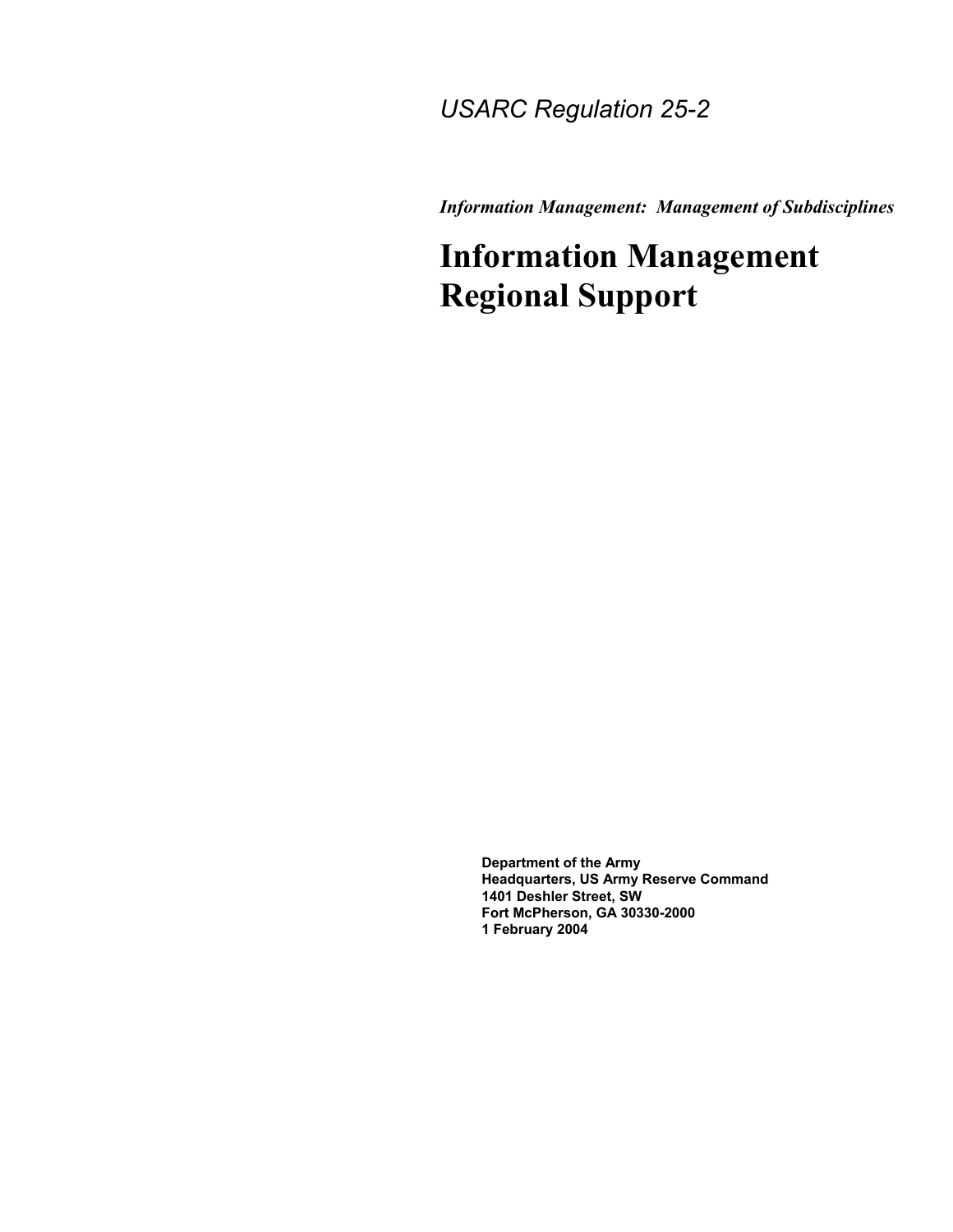# *SUMMARY OF CHANGE*

USARC Reg 25-2 Information Management Regional Support

This revision of USARC Reg 25-2 --

- ο Incorporates changes to paragraph 3-2. Information Management/Information Technology (IM/IT) support provided by host activity.
- ο Adds Chapter 4, Information Technology (IT) support for unit actions.
- ο Prescribes use of USARC Form 126-R, Information Technology Unit Action Support Form.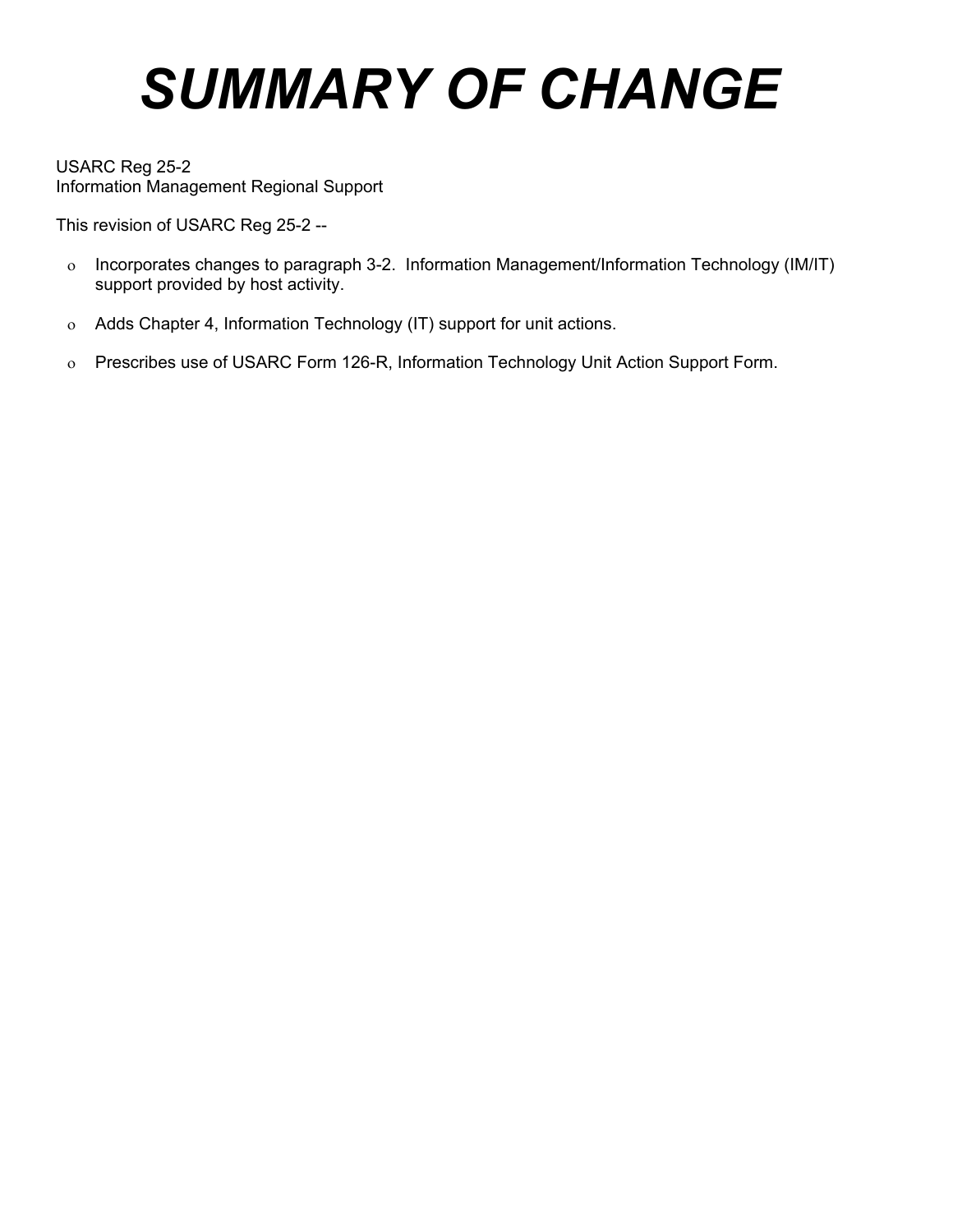#### **Information Management: Management of Subdisciplines INFORMATION MANAGEMENT REGIONAL SUPPORT**

 $\mathcal{L}_\mathcal{L} = \mathcal{L}_\mathcal{L} = \mathcal{L}_\mathcal{L} = \mathcal{L}_\mathcal{L} = \mathcal{L}_\mathcal{L} = \mathcal{L}_\mathcal{L} = \mathcal{L}_\mathcal{L} = \mathcal{L}_\mathcal{L} = \mathcal{L}_\mathcal{L} = \mathcal{L}_\mathcal{L} = \mathcal{L}_\mathcal{L} = \mathcal{L}_\mathcal{L} = \mathcal{L}_\mathcal{L} = \mathcal{L}_\mathcal{L} = \mathcal{L}_\mathcal{L} = \mathcal{L}_\mathcal{L} = \mathcal{L}_\mathcal{L}$ 

For the Commander:

JAMES A. KELLEY Brigadier General, USA Chief of Staff

OFFICIAL:

GyL

ARTHUR R. TAYLOR **Director** Enterprise Services Activity

**History**. This is the second printing of US Army Reserve Command (USARC) Regulation 25-2. It was originally published on 2 September 2002.

**Summary.** This regulation contains policies and assigns responsibilities for the management of information resources and information technology by USARC Regional Readiness Commands (RRCs) and USARC installations in support of its units and tenant activities.

**Applicability.** This regulation applies to the USARC Headquarters, USARC Major Subordinate Commands (MSCs) and USARC installations. Local reproduction is authorized. A link to this regulation and other Command publications is at [https://usarcintra](https://usarcintra/).

**Proponent and exception authority**. The proponent of this regulation is the USARC DCS, G-2/6. The proponent has the authority to approve exceptions to this regulation that are consistent with controlling law and regulation. Proponents may delegate this approval authority in writing to a division chief within the proponent agency in the grade of major/lieutenant colonel or the civilian equivalent.

**Army management control process.** This regulation contains management control provisions, but does not identify key management controls that must be evaluated.

**Suggested improvements.** Users are invited to send comments and suggested improvements on DA Form 2028 (Recommended Changes to Publications and Blank Forms) directly to the USARC DCS, G-2/6 (AFRC-CI), 1401 Deshler Street SW, Fort McPherson, GA 30330-2000.

#### **DISTRIBUTION:** B

#### **CONTENTS** *(Listed by paragraph number)*

**Chapter 1 Introduction**  Purpose **1***-***1** References **1-2**  Explanation of abbreviations and terms **1-3**  Command, Control, Communications, and Computer Systems (C4S) **1-4**  Command critical items **1-5**  Reserve Center Complex (RCC) **1-6** 

*\*This regulation supersedes USARC Reg 25-2, dated 1 September 2002.*

 $\mathcal{L}_\mathcal{L} = \mathcal{L}_\mathcal{L} = \mathcal{L}_\mathcal{L} = \mathcal{L}_\mathcal{L} = \mathcal{L}_\mathcal{L} = \mathcal{L}_\mathcal{L} = \mathcal{L}_\mathcal{L} = \mathcal{L}_\mathcal{L} = \mathcal{L}_\mathcal{L} = \mathcal{L}_\mathcal{L} = \mathcal{L}_\mathcal{L} = \mathcal{L}_\mathcal{L} = \mathcal{L}_\mathcal{L} = \mathcal{L}_\mathcal{L} = \mathcal{L}_\mathcal{L} = \mathcal{L}_\mathcal{L} = \mathcal{L}_\mathcal{L}$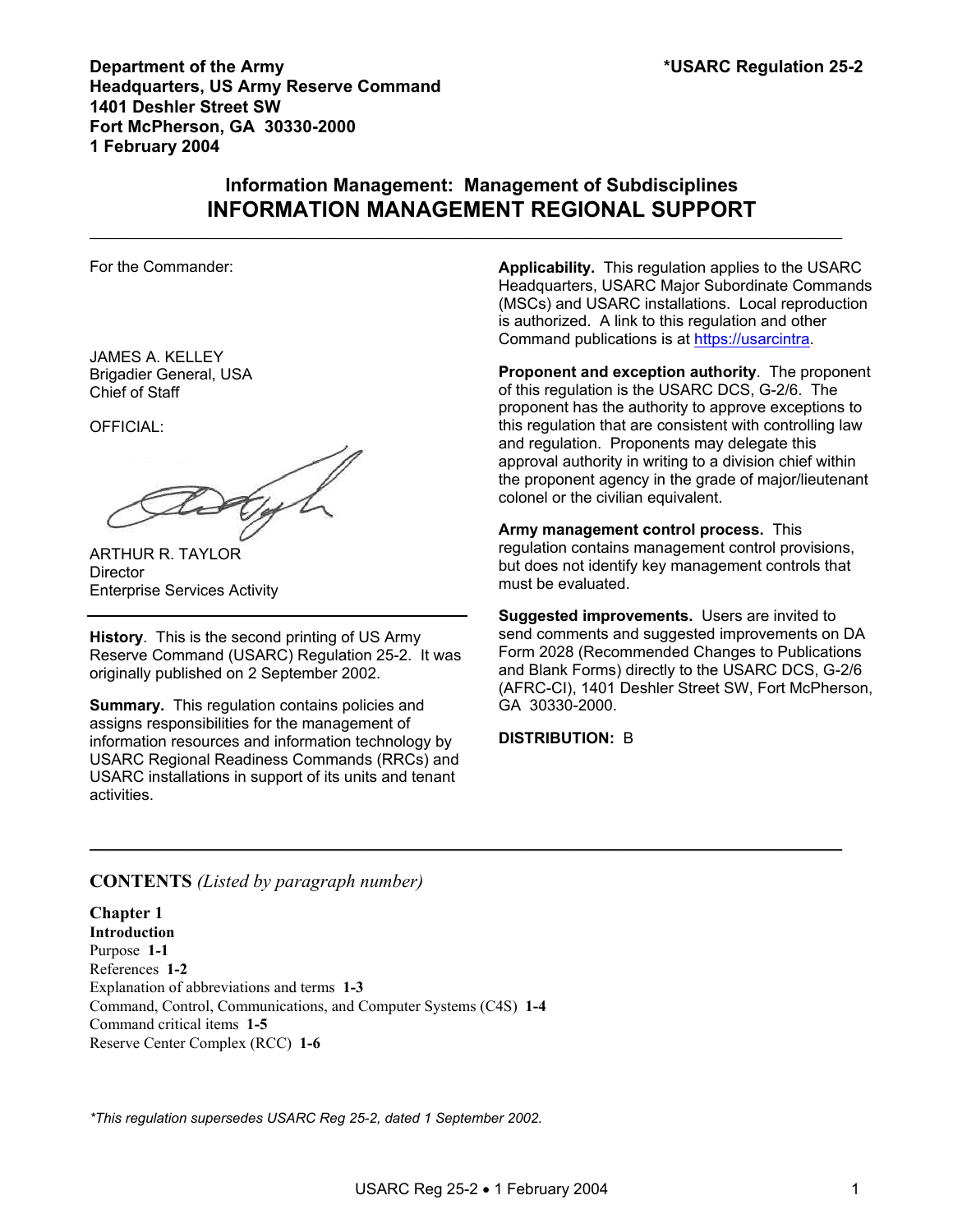#### **Chapter 2**

#### **Responsibilities**

Regional Readiness Command (RRC) and installation commanders **2-1**  Senior Information Management Officers (IMOs) **2-2**  Unit commanders and tenants of RRC/installation facilities **2-3**  Executive agents to RRCs **2-4** 

#### **Chapter 3**

#### **Information Management/Information Technology (IM/IT) Support**

IM/IT support – General **3-1**  IM/IT support provided by host activity **3-2** Enterprise asset management **3-3** 

#### **Chapter 4**

**Information Management/Information Technology (IM/IT) Support**  Directives 4-1 Unit Actions 4-2 USARC Form 126-R, Information Technology Unit Action Support Form 4-3 Responsibilities 4-4 Instructions for completing USARC Form 126-R 4-5

**Appendix A** 

References

**Glossary**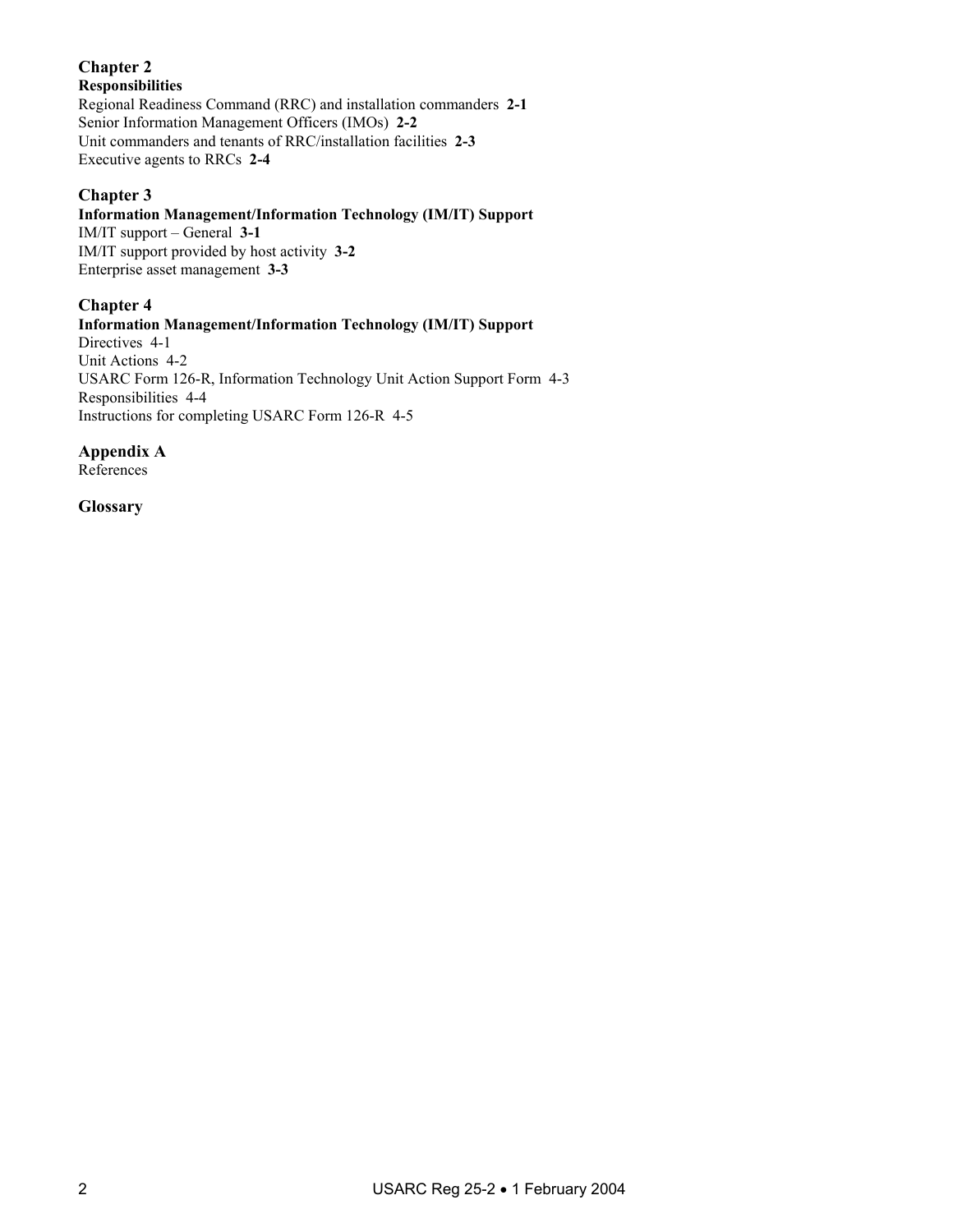#### **Chapter 1 Introduction**

#### **1***-***1. Purpose**

This regulation prescribes policies and assigns responsibilities for information management regional support within the USARC area of responsibility. The primary intent is to ensure adequate support is available when needed.

#### **1***-***2. References**

Required and related publications and referenced forms are listed in appendix A.

#### **1***-***3. Explanation of abbreviations and terms**

Abbreviations and terms used in this regulation are explained in the glossary.

#### **1-4. Command, Control, Communications, and Computer Systems (C4S)**

C4S is a term used to define integrated systems of doctrine, procedures, organizational structures, personnel, equipment, facilities, and communications designed to support a commander's exercise of command and control across the range of military operations.

 a. The term C4S will include all resources or activities involved in the management of information within the Army Reserve.

 b. The C4S encompasses the five disciplines of automation, telecommunications, visual information, records management, and publications/printing.

 c. The C4S activities and their associated assets are under the operational control of the host activity. Exceptions include Visual Information (VI) support obtained through designated supporting activities.

 d. Host activity IT support requirements are those functions that are necessary for operating and maintaining Reserve facilities and support to tenants. Support to tenants is further defined in this regulation (see Chapter 3).

#### **1-5. Command critical items**

The MSC or installation DCS, G-6/Information Management Officers (IMOs)/Directors of Information Management (DOIMs) have the authority to designate command-critical IT equipment that must remain at the facility for continuity of operation. The IT critical items remain under the control of the DCS, G-6; IMO; or DOIM and will not be removed from the facility/unit location.

#### **1-6. Reserve Center Complex (RCC)**

 a. An RCC is defined as a building or group of buildings housing primarily Army Reserve units and owned/managed by the RRC.

 b. An RCC may be located on an Active Component installation, Federal facility, Army Reserve installation, or it may be in leased or government-owned facilities independent of an installation.

 c. Each RRC owns/manages any number of RCCs located within its geographical areas of responsibility. The RRC DCS, G-6 are responsible for managing and controlling their IM/IT resources at each RCC within its geographical area of responsibility, regardless of whether the facility is occupied by its own units or units belonging to another MSC or other agency.

 d. Army Reserve units located at an Army installation receive DOIM-type support as defined in AR 25-1 and DA Pam 25-1-1 from the installation.

#### **Chapter 2 Responsibilities**

#### **2-1. Commanders of USARC RRCs and USARC installations**

 a. The RRC commanders will appoint a senior IMO to perform applicable duties described in AR 25-1, para 2-16b through 2-16y.

 b. Installation commanders will appoint a senior IMO to perform the duties described in AR 25-1, para 2-26b through  $2-26f.$ 

#### **2-2. Senior Information Management Officers (IMOs)**

a. Senior IMOs will –

 (1) Provide support to all tenants on a fair and equitable basis in accordance with AR 5-9, AR 25-1, AR 25-30, AR 25-51 with USARC Suppl 1, AR 25-400-2, USARC Reg 25-10, and other applicable regulations. The customer will fund any support above and beyond that which is normally provided to a tenant activity.

- (2) The RRC senior IMOs will perform applicable duties described in AR 25-1.
- (3) The DOIMs will perform the duties described in AR 25-1, para 2-26b through 2-26f.
- b. In addition to para 2-2a above, the RRC DCS, G-6, will –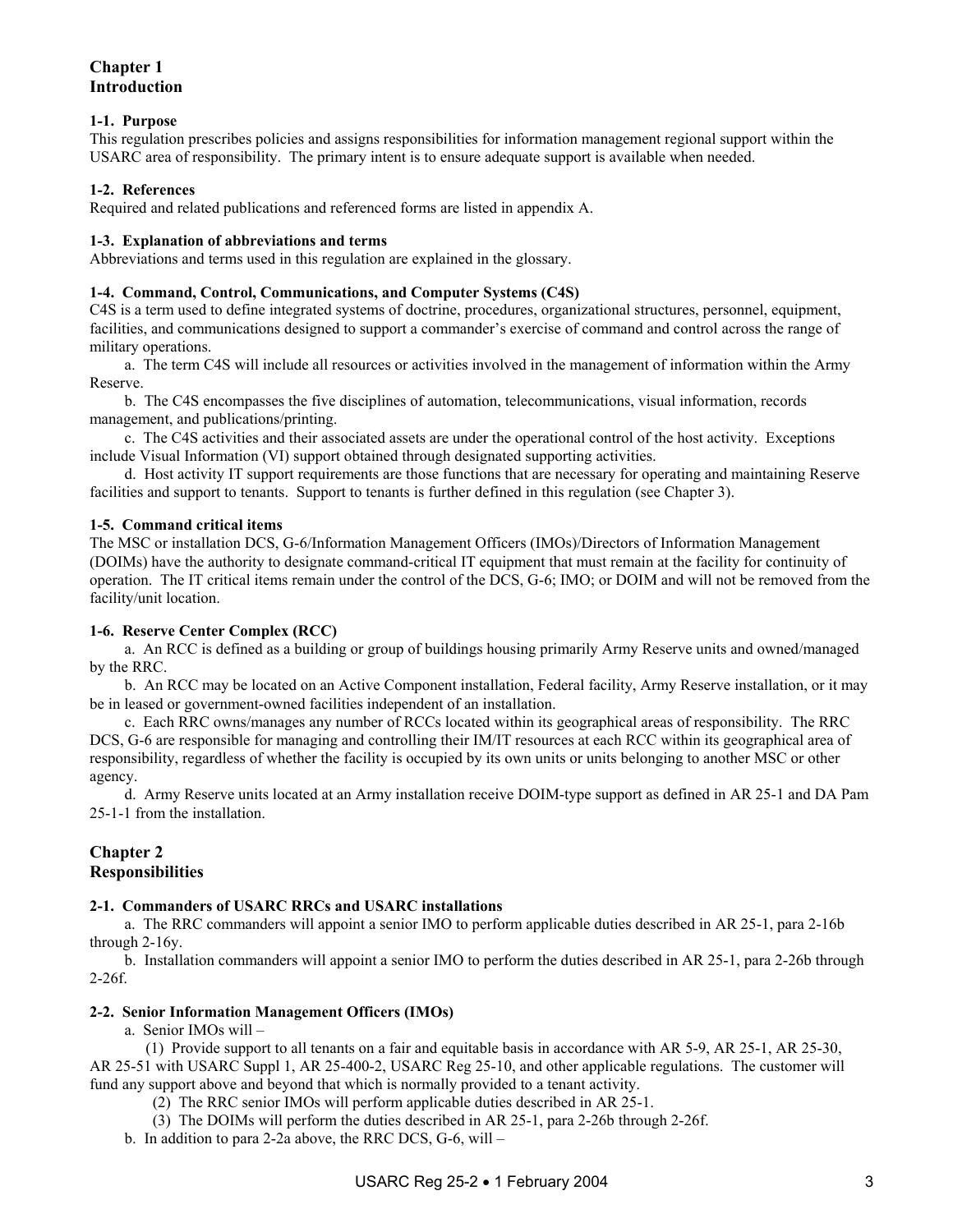(1) Provide center level Information Management/Information Technology (IM/IT) support to RRC units and tenants located on RRC facilities throughout their region of responsibility.

(2) Coordinate IM/IT support for RRC units located in facilities outside of its region.

 (3) Establish a joint regional support plan with Active/USARC installations collocated in the region, and in coordination with the USARC DCS, G-2/6 in order to maximize IM/IT assets and provide maximum support to all units and tenants within the region.

 (4) Ensure that military construction projects (as directed by the Army Reserve Information Management(ARIM)) include and accommodate real-property C4S requirements at the most operationally efficient level of technology equal to HQ USARC established standards (see Chapter 3). Funding support for these projects will be coordinated with the construction project manager, the ARIM and USARC DCS, G-2/6 as appropriate.

c. In addition, para 2-1a above, the DOIM will –

(1) Provide support to installation staff and tenants using guidance in DA Pam 25-1-1 and applicable directives.

 (2) Establish a joint regional support plan with the area RRC, and in coordination with the USARC DCS, G-2/6 in order to maximize IM/IT assets and provide maximum support to all units and tenants within the region.

(3) Program, budget, and fund for all administrative support functions.

(4) Provide mission*-*unique support on a reimbursable basis. Mission*-*unique support refers to support services,

supplies, and equipment not normally provided by the host activity to its tenants.

 (5) Ensure tenants are assessed a proportionate reduction in support should a reduction of standard level of support become necessary.

 (6) Consider geographical accessibility to off-post customers and take availability of such services into account when determining the best source of support for Reserve units.

#### **2-3. Unit commanders and tenants of RRC/installation facilities**

 a. All RRC unit commanders and other tenants will coordinate their IM/IT regional support requirements through their chain of command to the host activity.

 b. When a host activity is unable to solve a tenant support issue with the requesting unit, contact the USARC, DCS, G-2/6 Policy Management Office (AFRC-CIS-P) for assistance and coordination with the USARC DCS, G-2/6 staff.

c. Any RCC tenant may contact the USARC DCS, G-2/6 in the event support is denied or is less than satisfactory.

#### **2-4. Executive agents to RRCs**

 a. The RRC DCS, G-6, are not staffed to station full time support staff at each facility within its region and, therefore, must rely on the assistance and support from each unit commander. The senior commander's unit administrator normally manages the day-to-day administrative support requirements of the center.

 b. Executive Agent IM/IT support. Host activities shall coordinate with unit commanders for the assignment of an IM unit representative or executive agent to assist with the day-to-day IM/IT support to tenants. The host activity representative ensures telephone services, facsimile machines, and copiers are operational at all times. The host activity representative also operates an official mail and distribution center as required.

#### **Chapter 3**

#### **Information Management/Information Technology (IM/IT) Regional Support**

#### **3-1. IM/IT support - general**

 a. The IM/IT support provides the USARC and its subordinate commands and installations with the capability to support peacetime operations, training, mobilization, force projection, split-base operations, and redeployment. The goal of IM/IT support is to implement a seamless operational environment between CONUS and deployed locations.

 b. Information management encompasses all the disciplines associated with IM/IT support: telecommunications, automation, VI, records management, and publishing/printing. These activities and their associated assets are under the operational control of the USARC MSC IMOs. Exceptions include VI support that is obtained through designated supporting activities.

 c. The IM/IT Center Level Support requirements are funded by the RRC and provided to each RRC unit and tenant. Support includes costs associated with Direct Reporting Command (DRC) requirements for LAN drops, switches, and other general network infrastructure required for connectivity.

- d. Center Level and installation IM/IT support are those functions, which are necessary for:
	- (1) Operating and maintaining RCC and facilities.
	- (2) Supporting the day-to-day activities and requirements of center/installation tenants.
- e. The IM/IT support is organized into the following categories:

 (1) Category 1: RRC Regional IM/IT support. The following support is provided by the host activity, either directly, through contract or other arrangement, or through an assigned executive agent or IM representative:

- (a) Limited technical assistance based on availability of manpower.
- (b) Telephone services.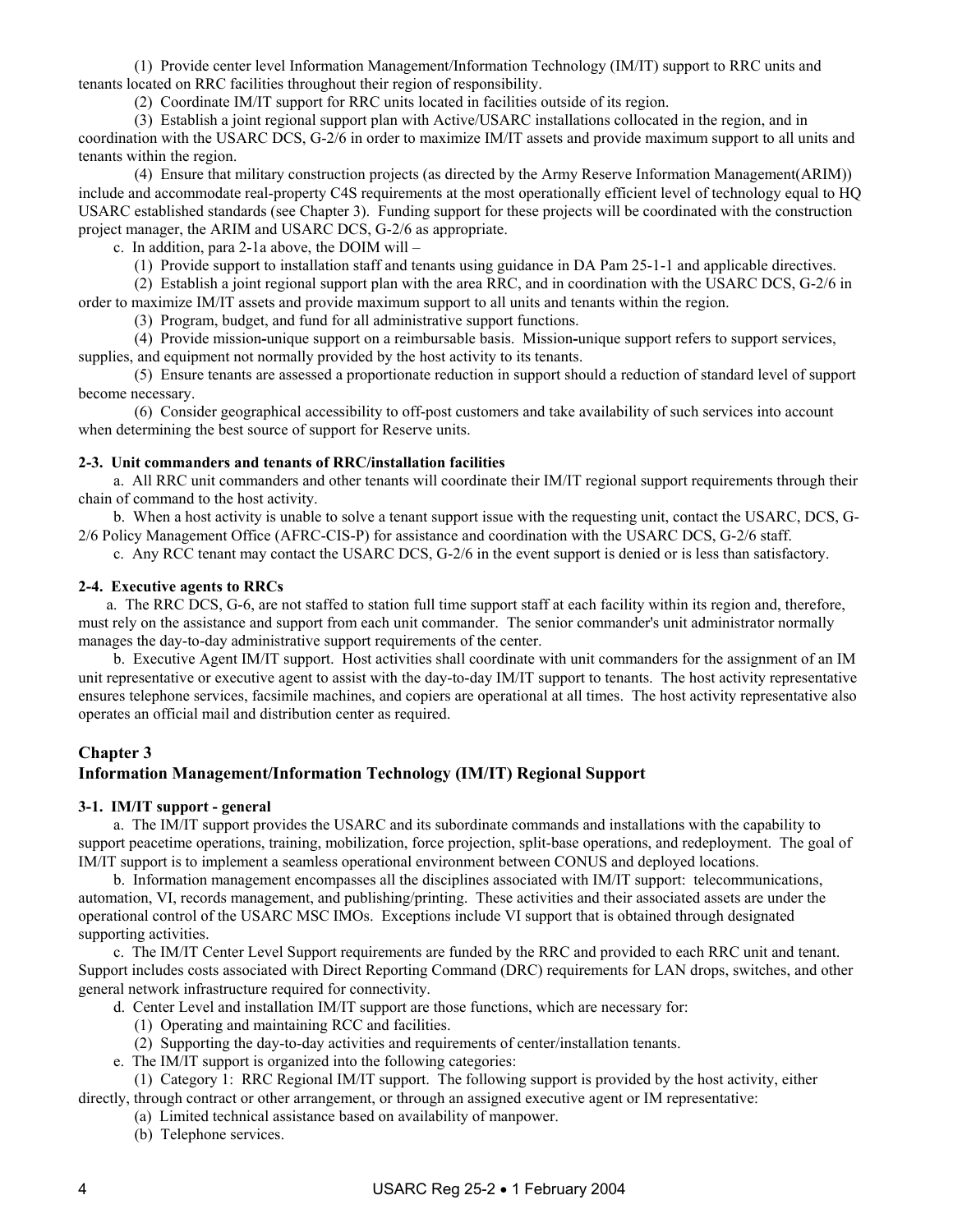- (c) Emergency radio.
- (d) Coordination of Reserve Component Automation System (RCAS) support.
- (e) Communications Security services (other than tactical mission requirements).
- (f) Limited printing.
- (g) Records holding and records retirement services.
- (h) Maintenance and accountability of IT resources.

(i) Optional automation equipment maintenance contract agreement (as agreed by tenant and host activity).

(2) Category 2: Mission IM/IT support.

 (a) Encompasses all IM/IT support essential to the completion of a unit's mission, including automation support. With few exceptions, mission IM/IT support is provided by the unit, its headquarters, and/or through Memorandum of Agreements (MOAs) with supporting organizations.

 (b) The RRC DCS, G-6 is only required to provide Category 1 and 3 IM/IT services common to all tenants within an RCC or USARC installation.

 (c) Non-RRC units (i.e., DRC) requiring mission IM/IT support that is either unique to their mission, or beyond that provided by the host activity, must program and budget for those requirements through the Unfinanced Requirement Request (URR) process. The USARC validates all such requests.

 (3) Category 3: Army Reserve installation common services. Support is provided to tenants and off post customers by the host installation in accordance with AR 5-9, AR 25-1 and DA Pam 25-1-1.

#### **3-2. IM/IT support provided by host activity**

The following paragraphs describe the type of support that is normally provided by the host activity. Shortage of funds/personnel resources may cause a degradation of services. Host activities will establish mutually agreeable service requirements.

a. Document/Records management support available to RCCs are:

 (1) Official mail. The host activity operates a consolidated mail center for all tenant activities and units located on the RCC or installation. The consolidated mail center processes mail and distribution in accordance with USARC Suppl 1 to AR 25-51, AR 25-1, DOD 4525.8-M and this regulation. Where an RRC is collocated with an Active Army installation, the most effective means of providing official mail services to all tenants, as determined by the host DOIM, will be used.

(2) Records Holding Area (RHA).

 (a) The host activity will not establish an RHA unless an exception has been requested through this Headquarters (AFRC-ESI-D), and granted by the US Army Records Management and Declassification Agency (USARMDA), Fort Belvoir, VA. Major subordinate commands and their subordinate units will transfer hardcopy records with a "T" (transfer) code disposition (over 6 years retention period and permanent) to the regional records holding area designated by the USARMDA.

 (b) The AR 25-400-2, Army Records Information Management System (ARIMS) and the ARIMS website ([www.arims.army.mil](http://www.arims.army.mil/)) provides detailed guidance for records transfer to an RHA and the Army Electronic Archives (AEA).

 (3) Copier support. The host activity will provide common user copier support to USARC tenants based on the availability of funds. As a minimum, one copier will be assigned to each Reserve center. The host activity may negotiate a single vendor, cost-per-copy contract to service the RCC.

 (4) Printing/duplication. The host activity may request the establishment of a Duplicating Center under the provisions of AR 25-30. Duplicating support given to tenants that are not subordinate to the host activity should be on a reimbursable basis. Tenants may seek direct printing support from the Document Automation and Production or Government Printing Office as appropriate.

 (5) Publications and blank forms stockroom services. The host activity will not establish a centralized publications and blank forms stockroom for HQDA and USARC publications and forms, but should ensure USARC subordinate units establish publications accounts directly with the appropriate organizations.

b. Installation telephone system/telecommunication operation management.

 (1) Telephone services*.* This service is an essential element of a command. Control by the RRC/installation commander is essential to mission accomplishment. Accordingly, Private Branch Exchanges (PBX) and Key Service Unit (KSU) telephone systems on installations/facilities are under the operational control of the installation/facility commander.

 (a) Installation telephone services*.* The installation commander as Class A, C, or D should assign telephone services on an installation that are connected to a PBX or KSU. Class of service may be further subdivided to identify class of service features, inventories, or accounting purposes. The installation commander determines the class of service assigned to a subscriber based on the availability of government and commercial service.

 (b) Official telephone service*.* Official government telephone service includes class A, C, and D telephones. Official telephone service will not be provided to quasi-official or nonappropriated fund activities. These activities will use commercial service when available. When commercial service is not available the installation/facility commander may authorize the use of official telephone service.

 - Class A - telephone service is authorized for the transmission of official business when access to commercial long-distance or government-owned telephone trunks is required.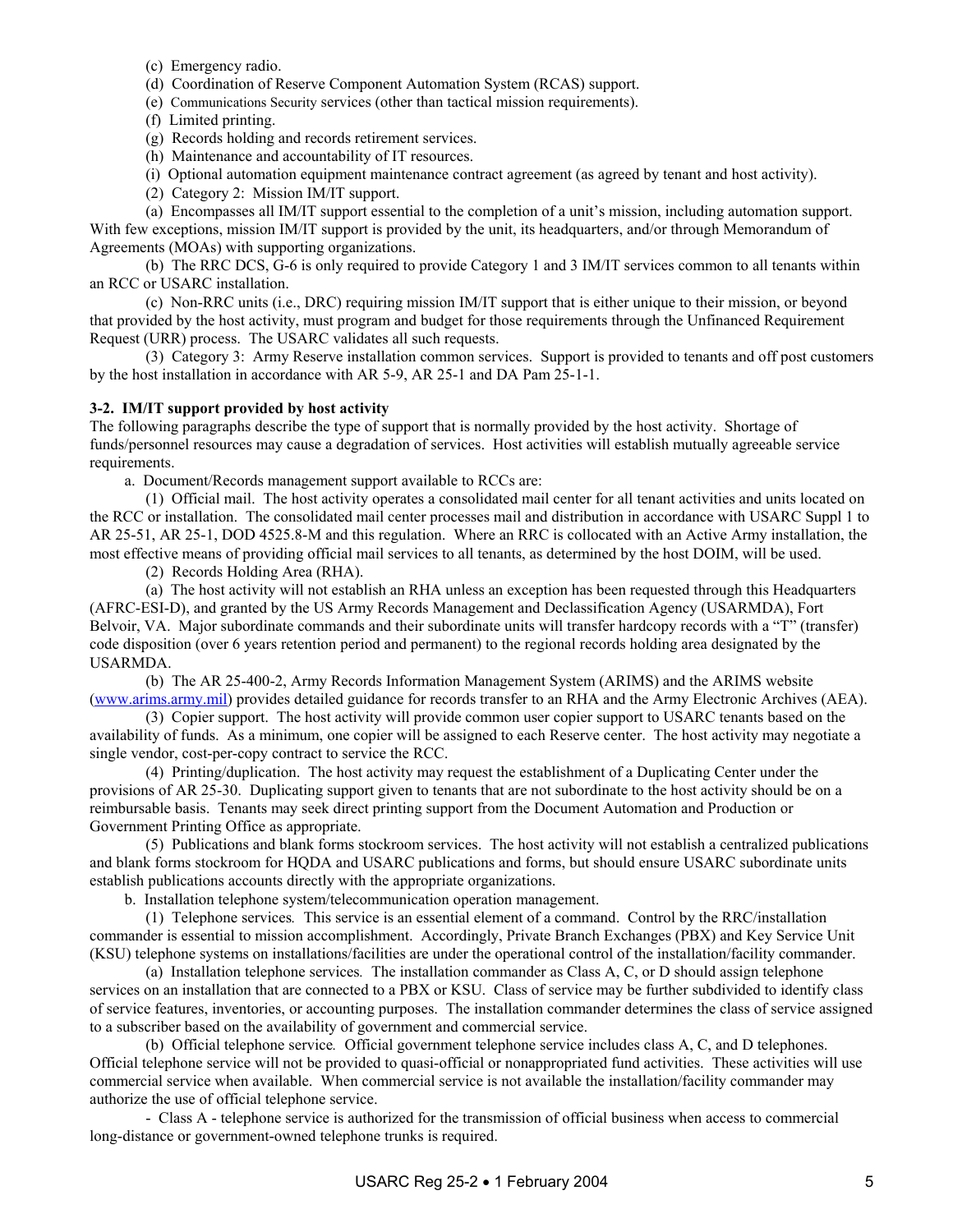- Class C - telephone service (official-restricted) is authorized for the transmission of official government business throughout an installation/facility. This service is restricted from having access to local commercial or toll, Foreign Exchange, FTS 2000, and DSN. The installation/facility commander may authorize access to the operator if the PBX or KSU is designed for reporting emergencies, telephone troubles, or directory service.

 - Class D - telephone service (official-special) is installed as required throughout an installation/facility for special types of service.

 (c) Unofficial telephone service*.* Unofficial government telephone service is designated class B telephone service. Class B telephone service is connected to a USARC PBX. It is for use by military family housing occupants and other unofficial subscribers. Class B service should only be provided when commercial service is not available.

(d) Telephones with special features. The host activity is the approving authority for the procurement of telephone instruments with special features. Customers requiring special features will submit their DA Form 3938 (Local Service Request (LSR)) directly to the servicing host activity for review and consideration.

 (e) Customer-owned special telephone equipment*.* Customer-owned/procured special telephone features and equipment must be approved before connection to any USARC system. The user's commander or staff director must validate the requirement as mission essential. Requests must be approved and certified by the host activity as compatible with the installation/facilities information telephone system.

 (f) Key systems*.* Key systems offer many features found in most modern telephone digital systems. Key system should be used to the maximum extent possible within RCCs.

 (2) Telecommunications support to RRC and installation tenants. The telecommunications discipline includes telephone, non-tactical radios, facsimile (including secured communications coordinated with the USARC DCS, G-3), switches, PBX, calling card services, and other components of the system supplying transmission services. The USARC installations provide base telecommunications services to its tenants and off post customers in accordance with AR 25-1, DA Pam 25-1-1 and other applicable regulations. Types of telecommunications support available to tenants include the following services:

 (a) Local service*.* The host activity is responsible for requesting local telephone service and establishing/administering Communications Service Authorizations for tenants within its region. The host activity or its executive agent is responsible for supplying common user telephone service to tenants in their facility. Exceptions must be agreed upon via MOA between the parties concerned.

 (b) Long distance service*.* Service will be provided via FTS 2001. Cumulative invoices will be paid by the respective host activity. The unit's higher headquarters will pay the active component tenant bills. Call Detail Records will be sent to the user for validation.

 (c) Long Distance and toll-free service. Service will be provided via FTS 2001 for all long distance. "10-10-###" type service and operator assisted calls are unauthorized and will be blocked. The USARC DCS, G-2/6, Financial Management Division (AFRC-CIP-P), will pay cumulative invoices. Both HQ USARC and the host activities will receive a monthly CD-ROM with Call Detail information. The user will submit a monthly validation of their respective Call Detail Report to the USARC DCS, G-2/6 Telecommunications Division (AFRC-CIS-T).

 (d) *Telephone Switch*. Management and ownership of telephone switches and plant operations are the responsibility of the host activity.

(3) Telecommunications support for contracted personnel.

 (a) Contractors will receive only standard base communications support (voice and data service), including facsimile support. Base communications support does not include pagers, calling cards, and cellular phone support. The contract must specify authorized service as government furnished equipment and service.

 (b) When official telephone service is authorized, the host activity, contracting officer, or contracting officer's representative for specific contracts will determine whether to provide Class A or Class C service. The contracting officer, in coordination with the host activity, must determine which service will be most advantageous to the Government.

 c. Automation support. Non-RRC units and non-installation staff obtain their automation support from their higher headquarters. Inventory responsibilities for IT equipment, other than that provided by the host activity, is the responsibility of the individual tenant unit. Support and maintenance requirements for automation equipment owned by individual tenant units are the unit's responsibility. The host activity may offer maintenance and technical support under MOAs. Tenant units do not always have full IT capabilities; therefore senior IMOs must weigh all support options to ensure maximum support is provided to tenant activities.

#### **3-3. Enterprise asset management**

Regionally supported applications (dynamic host configuration protocol, Norton Anti Virus, Exchange, Internet, firewall services, Regional Level Application Software, CACHEFLOW, RCAS server services, engineer applications, and any other functional area applications) will be executed across all facilities within a region. The RRC DCS, G-6 and installation DOIMs manage these applications. All units must have points of contact for asset management for each given geographical area. The RRC DCS, G-6/DOIM will manage all IM/IT assets in their assigned region.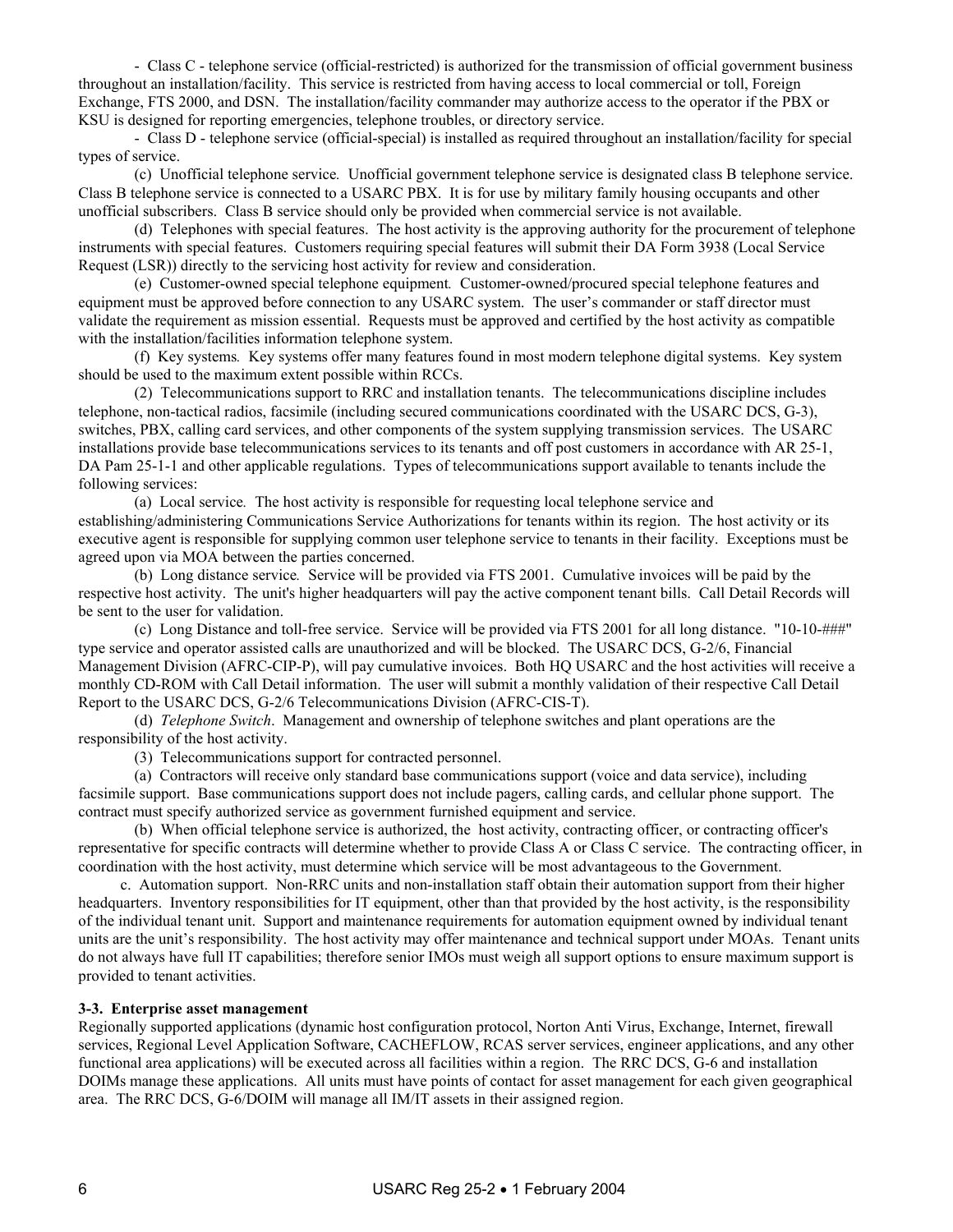#### **Chapter 4 Information Technology (IT) Support for Unit Actions**

**4-1. Directives.** USARC Regulations 25-1 and 25-10 provide policy and guidance regarding G-6 support responsibilities to units within their geographical areas. USARC Regulation 140-1 is the governing regulation for Force Stationing actions. The USARC G-2/6 reviews all force structure actions to determine IT impact.

**4-2. Unit Actions.** A unit action is defined as a Force Stationing action (e.g., activation, inactivation, reorganization, relocation, conversion (see USARC Reg 140-1)) initiated by a unit commander or higher headquarters.

**4-3. Information Technology Unit Action Support Form, USARC Form 126-R.** The USARC Form 126-R will be used to identify IT impact associated with a unit action. When completed, it will be included in the unit action Force Stationing packet.

**4-4. Responsibilities.** When a unit action is initiated by the MSC DCS, Force Development/Army Reserve Force Program (ARFP) office, the unit commander or representative in coordination with the supporting MSC G-6 and IMO will prepare USARC Form 126-R. The form will be included in the Force Stationing packet.

a. Unit commander or designated point of contact (POC) will:

(1) Serve as lead POC for completing USARC Form 126-R.

 (2) Use USARC Form 126-R to conduct a thorough assessment of the activating or relocating unit's IT support requirements and as a guide for other unit actions.

(3) Use the Information Assurance (IA) checklist (Section II) to meet IA requirements as appropriate.

(4) Coordinate with gaining and losing activities as appropriate.

 (5) Resolve any base support issues with the respective service provider prior to forwarding document to Force Program. Address all non-support issues and determine best course of action to solve the problem.

 (6) Submit completed form to the responsible MSC G-6/IMO for review and validation (Section V). Once validated include the completed form, along with any supporting documents, with the unit action Force Stationing packet and return to the MSC Force Development POC.

b. The MSC G-6/IMO will:

- (1) Assist the unit commander or designated POC in completing USARC Form 126-R.
- (2) Identify and provide disposition instructions for IT equipment as applicable.
- (3) Resolve any IT related disputes and non-concurrences affecting the unit action.

 (4) Determine if the requirement as shown on Part II will be supportable by the EDATE and identify funding source for those IT requirements. The USARC DCG requires that all unit activations be C3 or higher on EDATE.

 (5) Validate requirements and return the signed form "THRU" the unit commander to the MSC Force Development office having initiated the unit action.

 c. The MSC DCS, Force Development Office will ensure a completed copy of USARC Form 126-R is included in the Force Stationing packet when delivered to USARC ARFP for review. The USARC G-2/6 requires that a copy of the form be included in the Force Stationing packet.

 d. The USARC ARFP will ensure a copy of USARC Form 126-R is in the Force Stationing packet prior to delivery to the USARC G-2/6 for review.

 e. The USARC G-2/6 will, upon receipt, review the Force Stationing packet, coordinate with Enterprise Services Activity (ESA) as appropriate, and return to the ARFP with appropriate recommendation.

#### **4-5. USARC Form 126-R Instructions**

*Check mark the appropriate block (activation, inactivation, reorganization, relocation, or conversion).* 

#### **Section I – Unit Information**

Use the information contained in the completed USARC Form 122-R (Change in Status of USAR Organizations) to fill in Section I items number 1 through 6b on USARC Form 126-R.

| 1. DESIRED DATE OF IMPLEMENTATION (EDATE). | Self-explanatory           |
|--------------------------------------------|----------------------------|
| 2. UIC                                     | Self-explanatory           |
| 3. UNIT DESIGNATION                        | Self-explanatory           |
| 4. MSC                                     | Unit's higher headquarters |
| 5a. PRESENT LOCATION                       | Self-explanatory           |
| 5b. FACILITY ID                            | Self-explanatory           |
| 6a. PROPOSED LOCATION                      | Self-explanatory           |
| 6b. FACILITY ID                            | Self-explanatory           |

USARC Reg 25-2 • 1 February 2004 7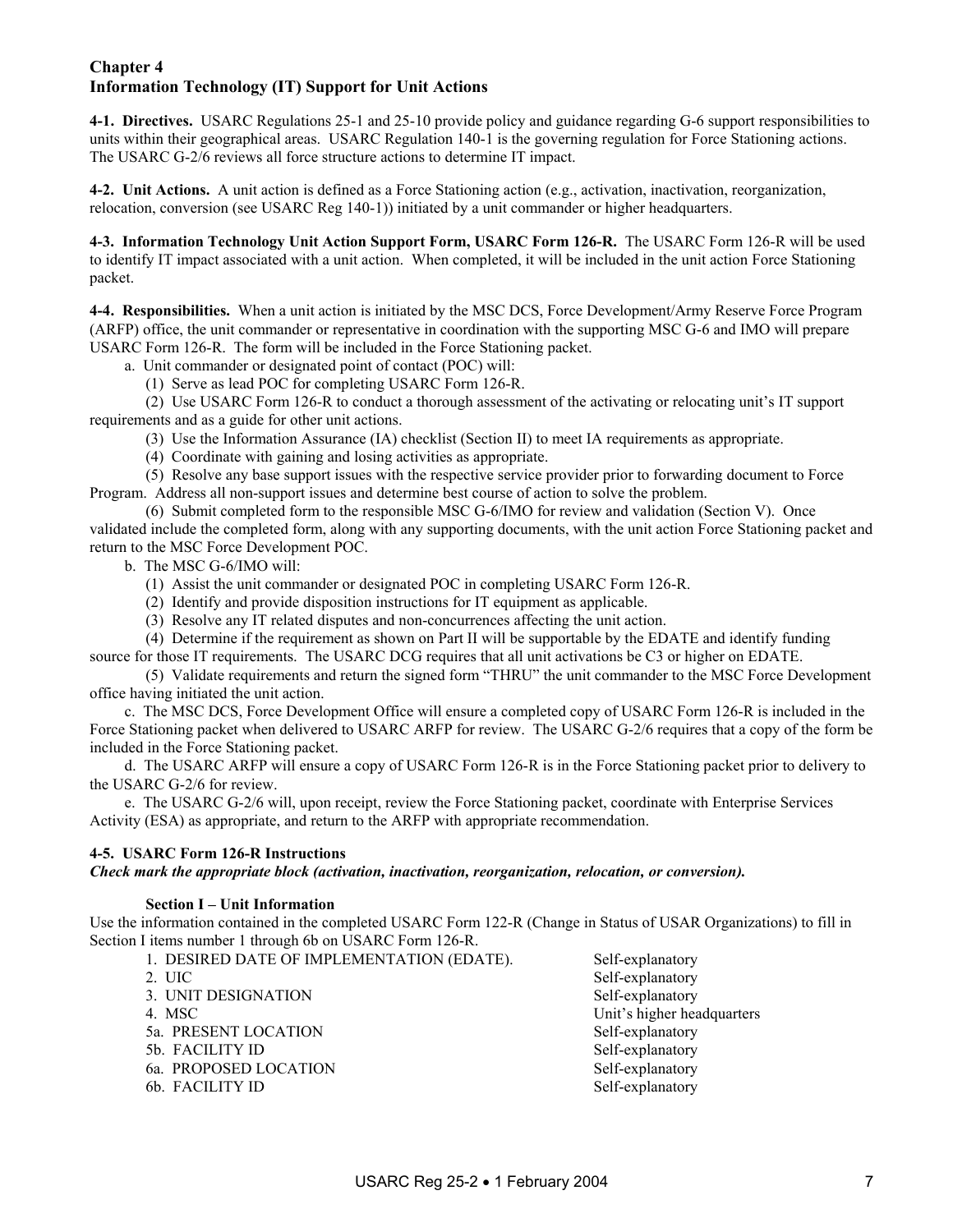#### **Section II, Information Technology (IT) Equipment and Information Assurance Requirements**

 7.a. Use this section to identify the quantity and estimated total cost of required IT equipment necessary to support the unit action. This section primarily applies to a unit activation. Do not list equipment that is currently on hand. Identify additional requirements and cost estimates using a separate sheet. Indicate total IT cost to support the unit action.

7.b. Information Assurance (IA) Checklist. Use this list as appropriate to determine unit IA requirements.

#### **Section III - Checklist**

 8. Section III is optional and primarily used for unit actions other than an inactivation. You may use the checklist to ensure all IT requirements are identified and actions taken to ensure timely execution of the unit action.

#### **Section IV - Unit Inactivation Checklist**

9. Section IV is optional. You may use the checklist to assist in the unit inactivation process.

#### **Section V – Funding, Coordination, and Comments**

Completion of this section is required for all unit actions. Unit commander or POC must ensure funding sources in support of IT requirements are identified and requirements validated by the respective MSC G-6/IMO. Ensure documentation is submitted as soon as unresourced requirements are known.

10. Validate section II and identify funding sources.

 11. The MSC G-6/IMO Review and Validation: MSC G-6/IMO uses this block to validate requirements. If the unit action is not supportable, state reason under "COMMENTS".

12. Coordination: Check mark as appropriate.

13-15. Self-explanatory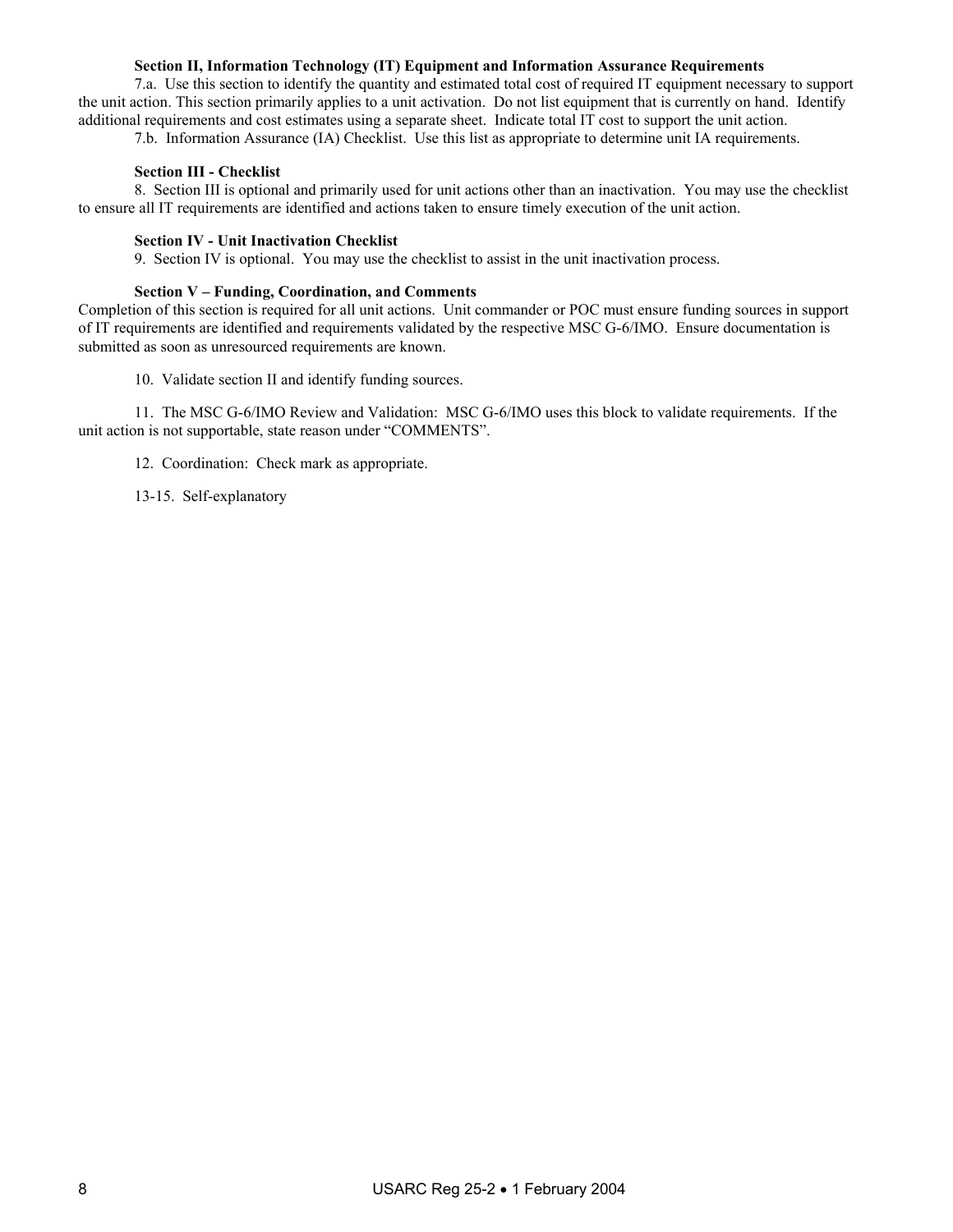**Appendix A References** 

*Section I Required Publication(s)* 

**AR 5-9**  Area Support Responsibilities.

**AR 25-1**  Army Information Management.

**AR 25-30**  The Army Publishing Program.

**AR 25-51, USARC Supplement 1**  Official Mail and Distribution Management.

**AR 25-400-2**  The Army Records Information Management Systems (ARIMS).

**DA Pam 25-1-1** Installation Information Services.

**DOD 4525.8-M**  DOD Official Mail Manual.

**USARC Reg 25-10**  Telecommunications Management Program.

*Section II Related Publication(s)* 

A related publication is merely a source of additional information. The user does not have to read it to understand this publication.

**USARC Pam 25-30**  USARC Publications and Blank Forms Index

#### *Section III Prescribed Forms*

The following form is available on the USARC Intranet web site [\(https://usarcintra](https://usarcintra/)) and on the Army Reserve Component portion of the Army Knowledge Online (AKO) web site. *[Note: A PDF version is also included at the end of this publication.]* 

**USARC Form 126-R**  Information Technology Unit Action Support Form

*Section VI Referenced Form* 

**DA Form 3938**  Local Service Request (LSR)

**Glossary** 

*Section I Abbreviations* 

**CONUS**  Continental United States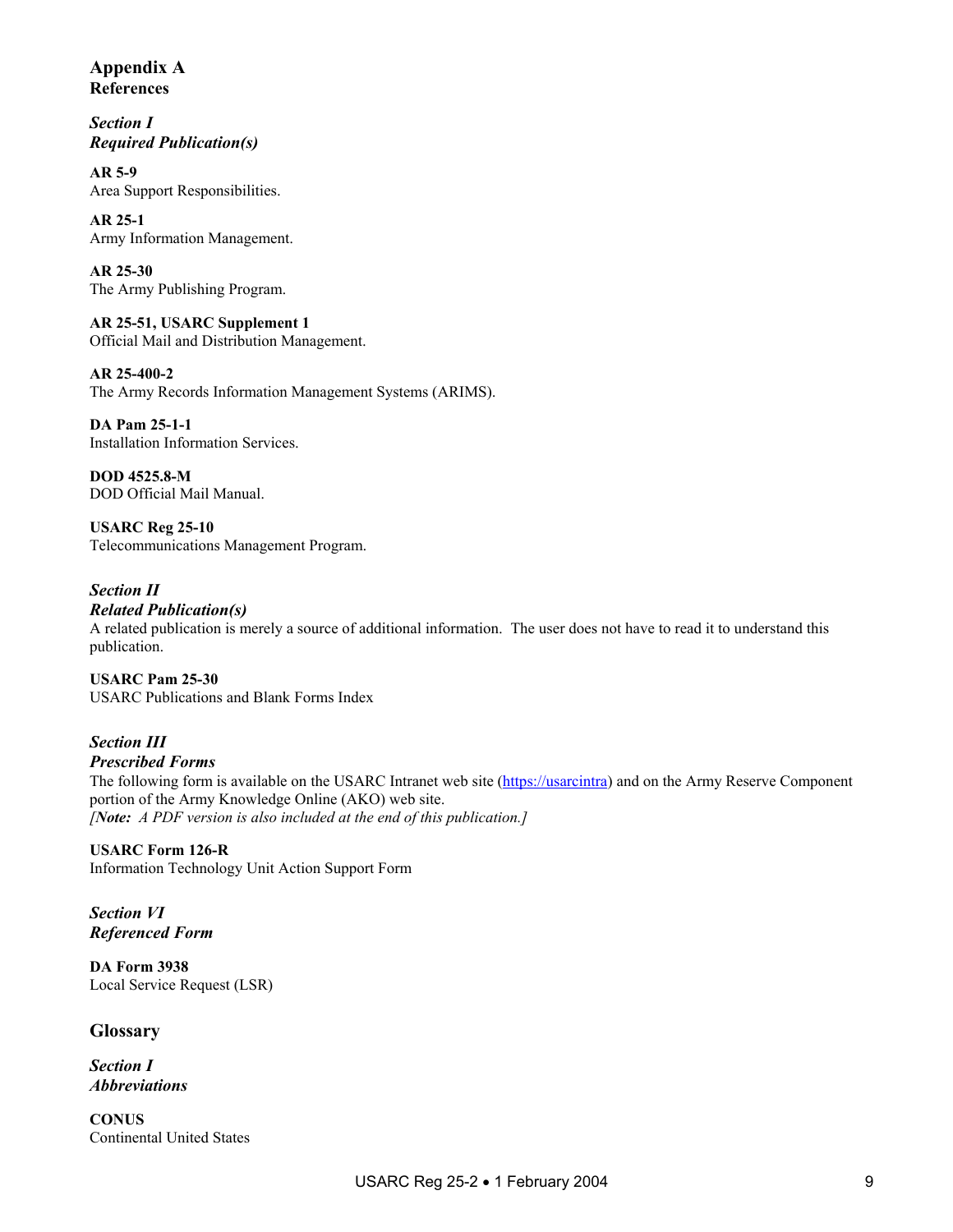**DCS, G-2/6**  Deputy Chief of Staff, G-2/6

**MOA**  Memorandum of Agreement

**MSC**  Major Subordinate Command

**PBX**  Private Branch Exchange

**RHA**  Records Holding Area

*Section II Terms*

**CACHEFLOW**  A web proxy machine.

**Host Activity** 

The RRC or USARC installations having responsibility for providing support to tenants within their geographical areas of responsibility.

#### **Senior Information Management Officer (IMO)**

A commanders' executive agent (USARC, G-2/6; DOIM; RRC G-6; or DRC G-6 or IMO) for information management programs.

*Section III Special Abbreviations and Terms* 

**ARIM**  Army Reserve Installation Management

**C4S**  Command, control, communications, and computer systems

**DISA**  Defense Information Systems Agency

**DOIM**  Director of Information Management

**DRC**  Direct Reporting Command

**FTS 2001**  Federal Technologies System 2001

**IM**  Information Management

**IMO**  Information Management Officer

**IT**  Information Technology

**KSU**  Key Service Unit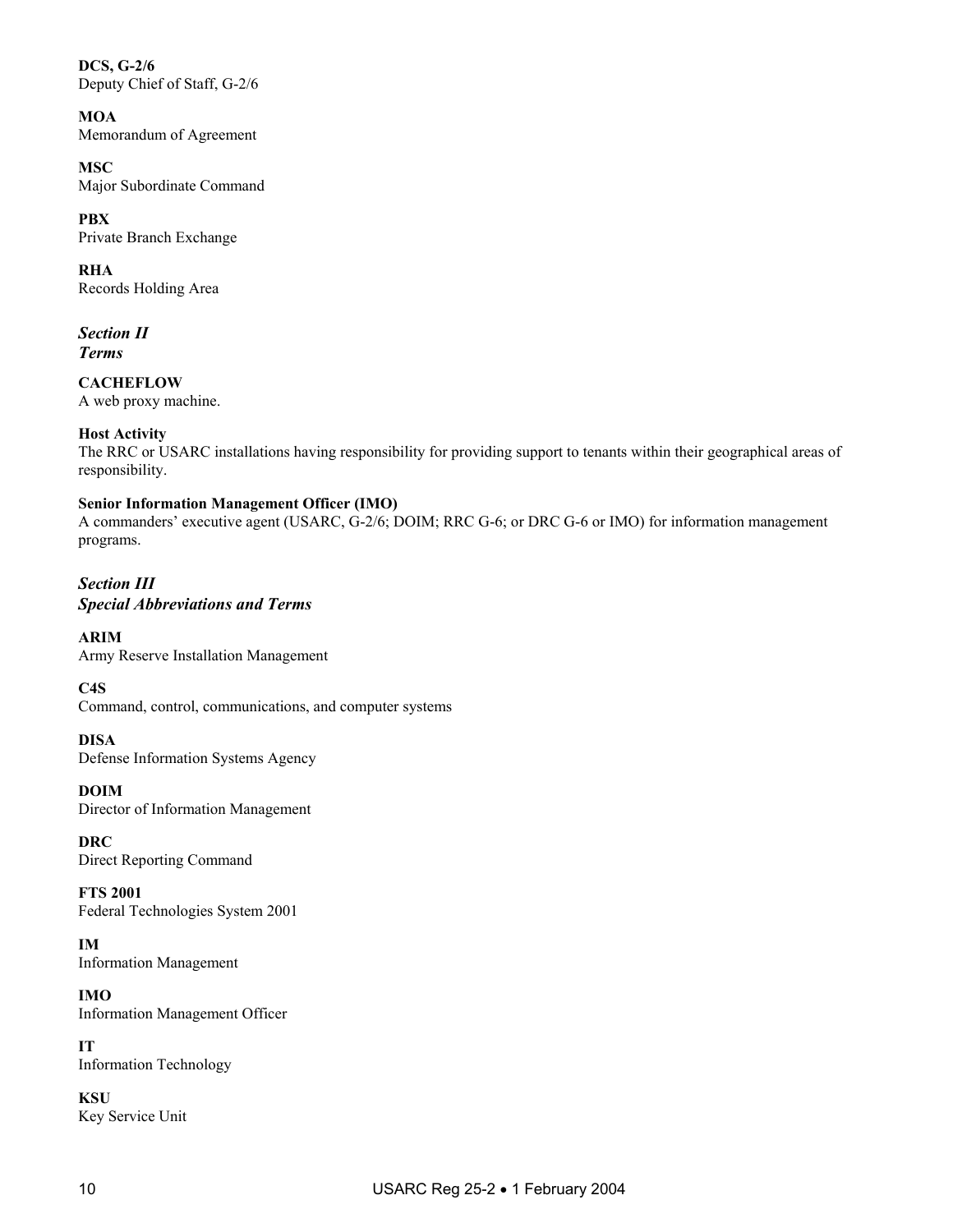#### **RCAS**

Reserve Component Automation System

**RCC**  Reserve Center Complex

#### **RRC**

Regional Readiness Command (formerly Regional Support Command (RSC))

#### **URR**

Unfinanced Requirement Request

#### **USARC**

US Army Reserve Command

#### **VI**

Visual Information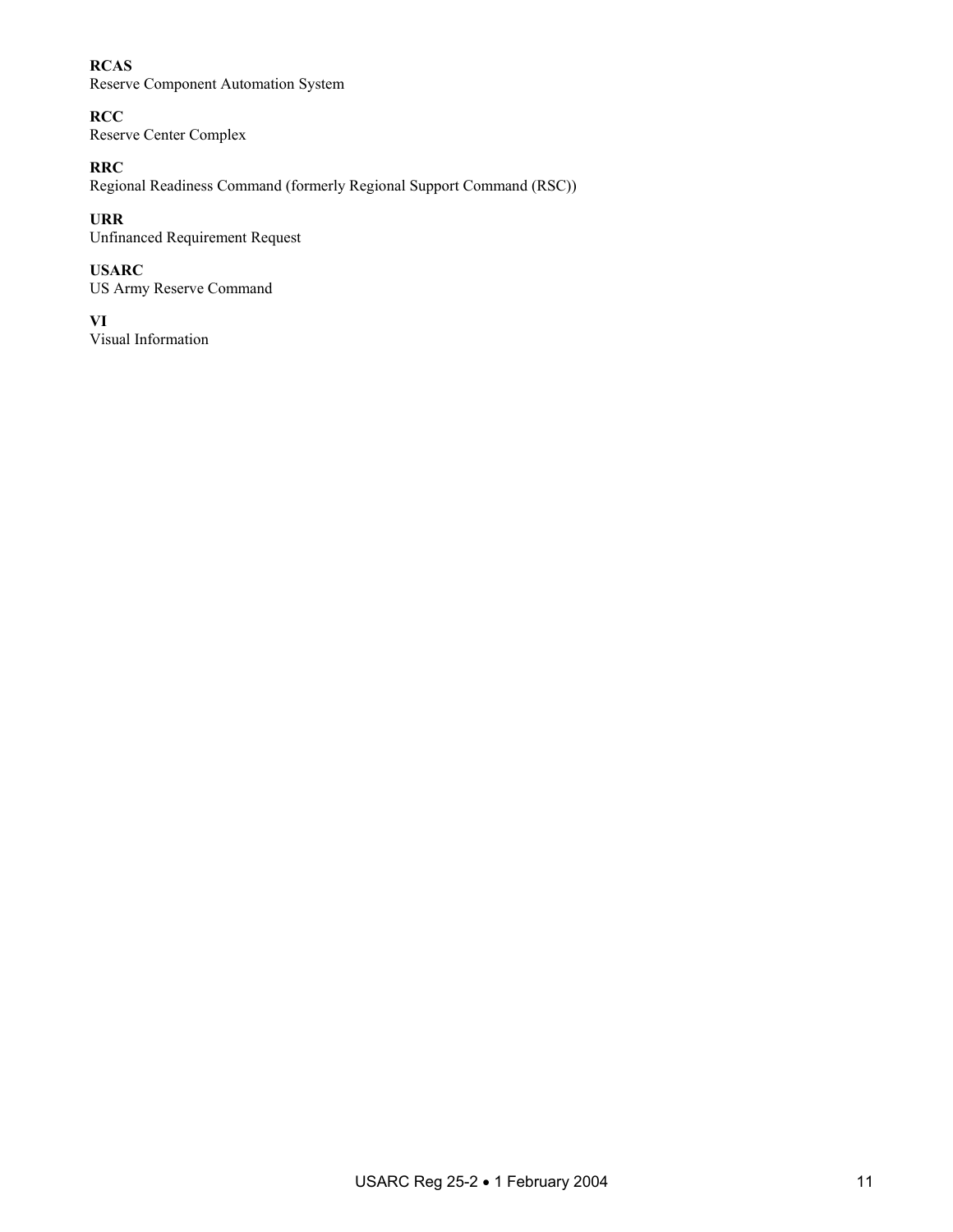| RCS exempt AR 335-15, para 5-2g<br><b>Information Technology Unit Action Support Form</b><br>(For use of this form see USARC Reg 25-2; the proponent agency is the DCS, G-2/6)                                                                                                                                                                                                                                                                                                                                    |                                                                                                                                                                                                                                                                                                                                                                                                                                                                                                                                                                                                                                                                                 |                       |                         |                   |  |  |  |  |
|-------------------------------------------------------------------------------------------------------------------------------------------------------------------------------------------------------------------------------------------------------------------------------------------------------------------------------------------------------------------------------------------------------------------------------------------------------------------------------------------------------------------|---------------------------------------------------------------------------------------------------------------------------------------------------------------------------------------------------------------------------------------------------------------------------------------------------------------------------------------------------------------------------------------------------------------------------------------------------------------------------------------------------------------------------------------------------------------------------------------------------------------------------------------------------------------------------------|-----------------------|-------------------------|-------------------|--|--|--|--|
| <b>INSTRUCTIONS:</b> The unit commander/POC will complete and forward this form, along with all other supporting documents, to the unit's higher<br>headquarters G-6 or IMO for review and concurrence. The MSC G-6/IMO will validate the information and make changes as necessary in coordination<br>with the unit commander. The MSC G-6/IMO will identify funding source and submit the form THRU the unit commander to the supporting MSC DCS,<br>Force Development for inclusion in the unit action packet. |                                                                                                                                                                                                                                                                                                                                                                                                                                                                                                                                                                                                                                                                                 |                       |                         |                   |  |  |  |  |
| <b>ACTIVATION</b>                                                                                                                                                                                                                                                                                                                                                                                                                                                                                                 | <b>INACTIVATION</b>                                                                                                                                                                                                                                                                                                                                                                                                                                                                                                                                                                                                                                                             | <b>REORGANIZATION</b> | <b>RELOCATION</b>       | <b>CONVERSION</b> |  |  |  |  |
| <b>SECTION I - Unit Information</b>                                                                                                                                                                                                                                                                                                                                                                                                                                                                               |                                                                                                                                                                                                                                                                                                                                                                                                                                                                                                                                                                                                                                                                                 |                       |                         |                   |  |  |  |  |
| 1. DESIRED DATE OF IMPLEMENTATION (EDATE):                                                                                                                                                                                                                                                                                                                                                                                                                                                                        |                                                                                                                                                                                                                                                                                                                                                                                                                                                                                                                                                                                                                                                                                 |                       |                         |                   |  |  |  |  |
| 2. UIC                                                                                                                                                                                                                                                                                                                                                                                                                                                                                                            | 3. UNIT DESIGNATION                                                                                                                                                                                                                                                                                                                                                                                                                                                                                                                                                                                                                                                             |                       | 4. MSC                  |                   |  |  |  |  |
| 5. PRESENT LOCATION:                                                                                                                                                                                                                                                                                                                                                                                                                                                                                              | a. Street Address, City, State, ZIP code                                                                                                                                                                                                                                                                                                                                                                                                                                                                                                                                                                                                                                        |                       | b. Facility ID          |                   |  |  |  |  |
|                                                                                                                                                                                                                                                                                                                                                                                                                                                                                                                   | 6. PROPOSED LOCATION: a. Street Address, City, State, ZIP code                                                                                                                                                                                                                                                                                                                                                                                                                                                                                                                                                                                                                  |                       | b. Facility ID          |                   |  |  |  |  |
| SECTION II - Information Technology Equipment and Information Assurance Requirements<br>(DO NOT list equipment currently on hand.)                                                                                                                                                                                                                                                                                                                                                                                |                                                                                                                                                                                                                                                                                                                                                                                                                                                                                                                                                                                                                                                                                 |                       |                         |                   |  |  |  |  |
| 7. Certain unit actions (e.g., activation, relocation) may require the purchase and/or cross-leveling of IT equipment to meet mission<br>requirements. Indicate below the quantity and estimated total cost of the IT equipment in support of the unit action. If not applicable,<br>enter "N/A" in the "QUANTITY" column. The unit's MSC is generally responsible for funding requirements. The MSC G-6/IMO is<br>responsible for coordinating procurement of IT equipment.                                      |                                                                                                                                                                                                                                                                                                                                                                                                                                                                                                                                                                                                                                                                                 |                       |                         |                   |  |  |  |  |
| a. IT REQUIREMENTS<br>(4)<br>Copier<br>(7) Pager<br>(12) Scanner                                                                                                                                                                                                                                                                                                                                                                                                                                                  | (1) AV support equipment *<br>(2) Computer, desktop<br>(3) Computer, portable (laptop)<br>(5) Docking station<br>(6) Facsimile machine<br>(8) Portable Electronic Device (PED)<br>(9) Postage meter<br>(10) Printer, stand-alone<br>(11) Printer, network<br>(13) STU/STE equipment<br>(14) Telephone instrument<br>(15) Telephone, cellular<br>(16) Other IT equipment not listed<br>(17) Network upgrades (list equipment on separate sheet)<br>(18) ID special software required (list on separate sheet)<br>(19) Infrastructure expenses (list on separate sheet)<br>* Identify required Audio Visual (AV) equipment on separate sheet, include QUANTITY and COST ESTIMATE. | <b>QUANTITY</b>       | <b>COST ESTIMATE(S)</b> |                   |  |  |  |  |
| TOTAL IT COST TO SUPPORT UNIT ACTION: _____________________________                                                                                                                                                                                                                                                                                                                                                                                                                                               |                                                                                                                                                                                                                                                                                                                                                                                                                                                                                                                                                                                                                                                                                 |                       |                         |                   |  |  |  |  |

USARC FORM 126-R

í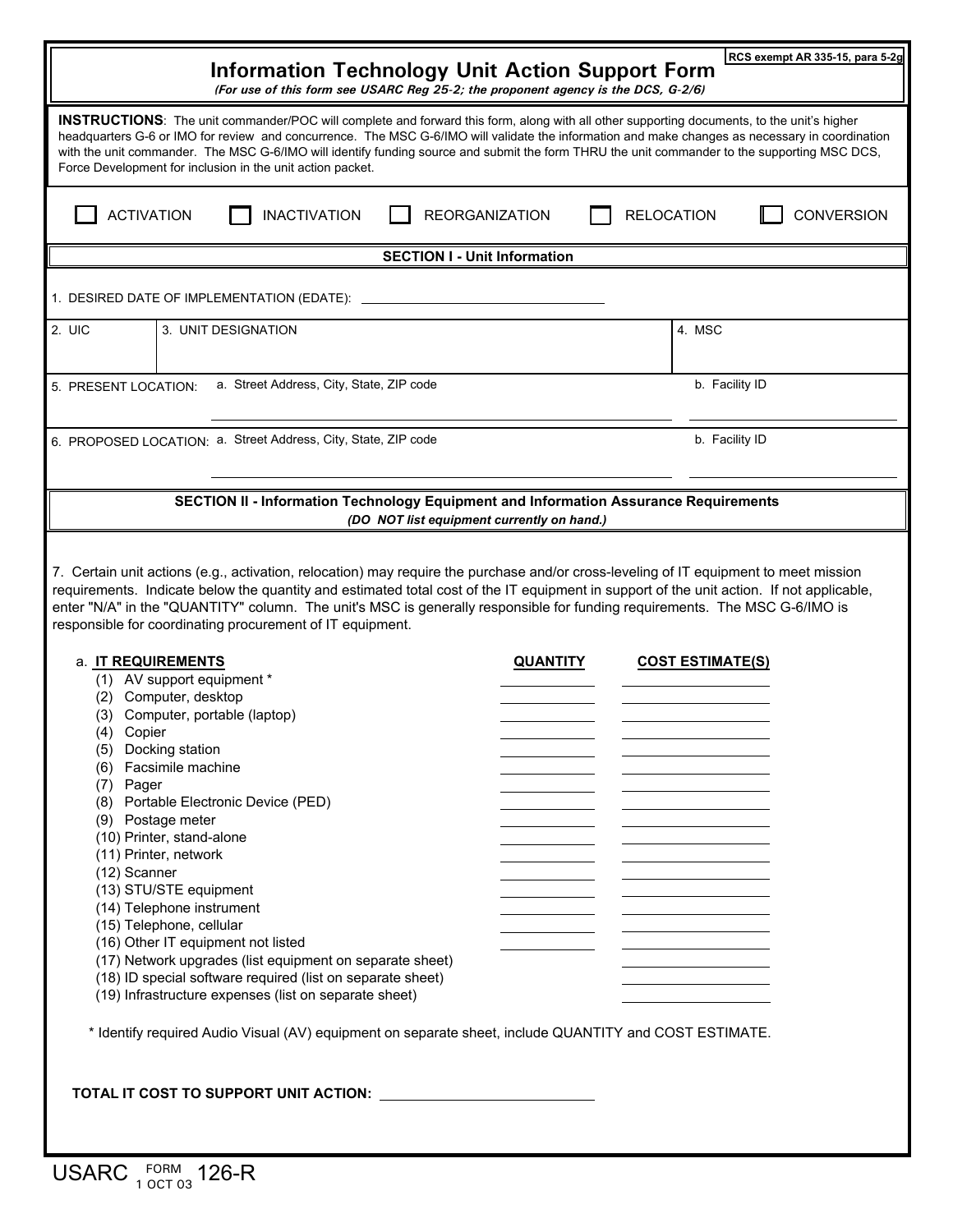#### **SECTION II** *(Continued)* **- Information Technology Equipment and Information Assurance Requirements**

#### b. **INFORMATION ASSURANCE CHECKLIST**

(1) Implement Information Assurance (IA) personnel structure as listed below; or, coordinate with applicable higher or supporting command to determine which, if any, of the positions listed below need to be appointed.

| (a) Information Assurance Manager (IAM) is appointed, in writing, and the<br>position designated ADP II.                                                                                                                                                                                                                                                                                                                      | <b>YES</b> | NO                          | N/A |
|-------------------------------------------------------------------------------------------------------------------------------------------------------------------------------------------------------------------------------------------------------------------------------------------------------------------------------------------------------------------------------------------------------------------------------|------------|-----------------------------|-----|
| (b) Information Assurance Network Officer (IANO) is appointed, in writing, the<br>position is designated ADP II.                                                                                                                                                                                                                                                                                                              | <b>YES</b> | <b>NO</b>                   | N/A |
| (c) Information Assurance Security Officer (IASO) is appointed, in writing, the<br>position designated ADPII.                                                                                                                                                                                                                                                                                                                 | <b>YES</b> | NO                          | N/A |
| (d) A Designated Accreditation Authority (DAA) is identified for all systems<br>processing classified or sensitive but unclassified (SBU) information<br>(MSC level only).                                                                                                                                                                                                                                                    | <b>YES</b> | NO                          | N/A |
| (2) Ensure all systems are accredited. If equipment is transported to MOB duty<br>site, ensure equipment is properly protected during transport (IAW AR 380-5) and that<br>accreditation documentation is provided to supporting IA representative at that site.                                                                                                                                                              | YES        | <b>NO</b>                   | N/A |
| (3) Ensure users have appropriate personnel security background checks or<br>clearances for access to Information System (IS).                                                                                                                                                                                                                                                                                                | <b>YES</b> | <b>NO</b>                   | N/A |
| (4) Verify availability of labels and GSA-approved storage containers.<br>Ensure media used to process classified information is labeled and stored<br>According to the highest classification of data processed.                                                                                                                                                                                                             | <b>YES</b> | <b>NO</b>                   | N/A |
| (5) Verify proper security configuration settings on equipment (LOGON<br>warning banner, user account configuration, audit policy configuration,<br>event log settings).                                                                                                                                                                                                                                                      | <b>YES</b> | <b>NO</b>                   | N/A |
| (6) Verify all IS have a DoD-procured anti-viral product installed<br>and that the definition set is up to date. Ensure definition sets and<br>scan engines are updated at least weekly.                                                                                                                                                                                                                                      | <b>YES</b> | <b>NO</b>                   | N/A |
| (7) Verify adequate space and physical security measures are available for<br>Network Operations Center (NOC) and server rooms (if applicable). Additionally,<br>ensure physical security measure as available to secure all equipment.                                                                                                                                                                                       | <b>YES</b> | <b>NO</b>                   | N/A |
| (8) Ensure all users have received an information systems security<br>briefing.                                                                                                                                                                                                                                                                                                                                               | <b>YES</b> | <b>NO</b>                   | N/A |
| (9) Ensure DA-approved sanitizing/clearing tools are available<br>(e.g., degausser clearing/purging software)                                                                                                                                                                                                                                                                                                                 | <b>YES</b> | $\overline{\phantom{0}}$ NO | N/A |
| (10) Prior to turn in of equipment, ensure all hard drives are degaussed<br>or erased, or that hard drives are removed and properly destroyed or<br>protected commensurate with the level of information processed.<br>Erasing is the minimum standard for turn in of SBU hard drives.<br>Classified hard drives must be degaussed, properly destroyed, or protected<br>commensurate with the level of information processed. | <b>YES</b> | NO L                        | N/A |
| (11) Coordinate procedures with IASO prior to connecting or<br>reconnecting any equipment to the network.                                                                                                                                                                                                                                                                                                                     | YES        | $\_$ NO $\_$                | N/A |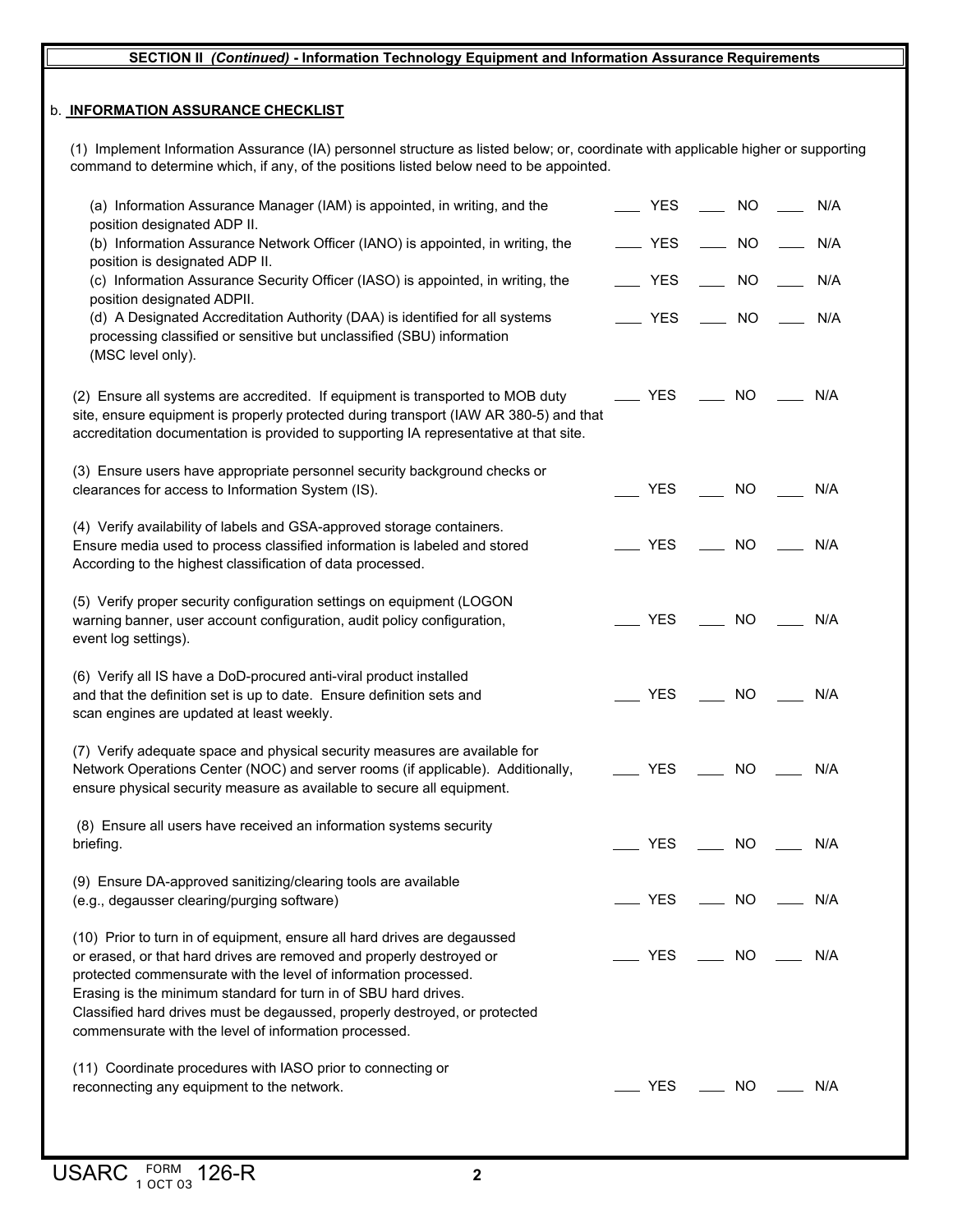8. Each unit action requires certain procedures to be followed and completed. USARC Regulation 140-1 contains a checklist for unit inactivations or you may use the list in Section IV below. Use the checklist below to help identify requirements. *[NOTE: The completion of Section III of this form is OPTIONAL.]* b. **ADMINISTRATIVE COPIER SUPPORT** *(use to determine equipment needs)* (1) Estimated copy volumes: (2) Estimated recurring costs: (3) Number of copiers currently in facility: (4) Additional copiers required: d. **POSTAL OPERATIONS SUPPORT** (1) Mail and distribution requirements and supporting activity identified. (2) Obtain postage meter and establish account where access to central mail services is not available. (3) Other requirements (list on separate sheet). **SECTION III - Checklist** a. **AUTOMATION SUPPORT** (1) LAN/WAN connectivity established. (2) Individual network access accounts established. (3) Unit systems/network administrator(s) appointed. (4) System/network administrator access established. (5) Unit Information Assurance Officer appointed. (6) RLAS accounts established. (7) New facility infrastructure requirements identified and work orders/contracts submitted. (8) Other requirements (list on separate sheet). c. **UNIT PUBLICATIONS SUPPORT** (1) Established new publications account (12 series)/forms account. (2) Updated all blank forms/publications accounts. (3) Published new unit mailing address. (4) Transfer Pinpoint Distribution/Pubs of relocated unit. (5) Transfer all on-hand pubs/forms/test materials to new location. (6) Other requirements (list on separate sheet). e. **TELECOMMUNICATIONS SUPPORT REQUIREMENTS** (1) Identified the total number of telephone instruments that are required. (2) Identified the total number of required calling cards by type: CONUS QTY: OCONUS (overseas calling cards) QTY: (3) Collected all government-owned equipment at losing facility, as required. (4) Plan in place for the installation/transfers of telephone & network connections, and other communications considerations. (5) Defense Message System connectivity established. (6) COMSEC accounts established. (7) Other requirements (list on separate sheet). YES NO N/A YES NO N/A  $\overline{\phantom{a}}$  $\sim$  YES  $\sim$  NO  $\sim$  N/A YES NO N/A YES NO N/A  $YES$   $\_\_$  NO  $\_\_$  N/A \_\_\_ YES \_\_\_\_ NO \_\_\_\_ N/A  $YES$  NO  $N/A$  YES NO N/A YES NO N/A  $YES$  NO  $N/A$  $YES$  NO  $N/A$ YES NO N/A YES \_\_\_ NO \_\_\_ N/A YES NO N/A  $YES$  NO  $N/A$  $\sim$  YES  $\sim$  NO  $\sim$  N/A  $\mathbb{Z}$  YES  $\mathbb{Z}$  NO  $\mathbb{Z}$  N/A  $\sim$  YES  $\sim$  NO  $\sim$  N/A \_ YES \_\_\_\_\_ NO \_\_\_\_\_ N/A  $\sim$  YES  $\sim$  NO  $\sim$  N/A  $\equiv$  YES  $\equiv$  NO  $\equiv$  N/A  $YES$  NO N/A NO N/A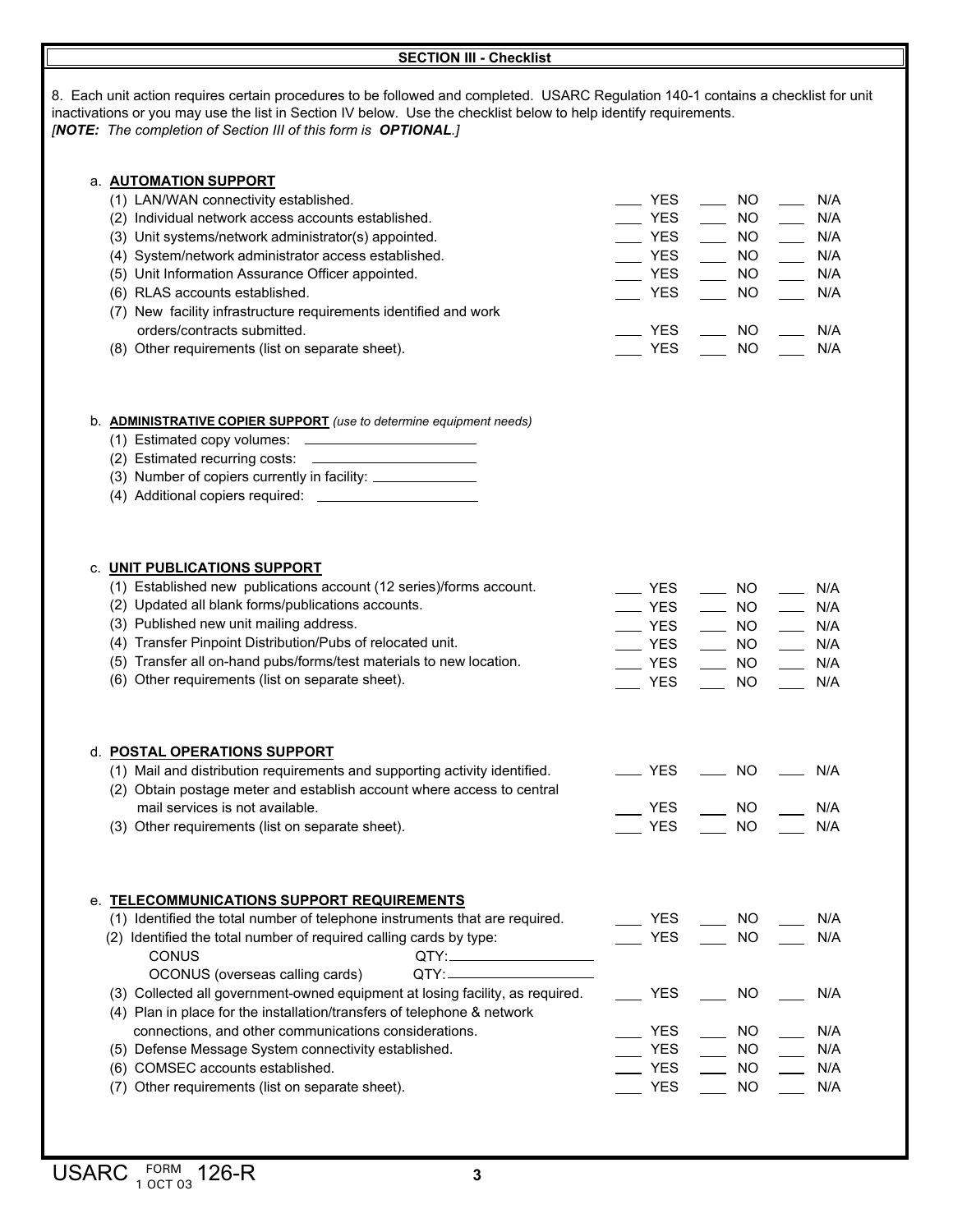#### **SECTION IV - Unit Inactivation Checklist**

9. Check each completed task or, if not applicable, enter "N/A". *[NOTE: The completion of Section IV of this form is OPTIONAL.]*

#### a. **CONTRACTS AND FUNDING**

- Identify and schedule termination of unit contracts.
- \_\_\_\_\_ Identify funding impact other than that associated with contracts and equipment (i.e.,postal, telephone, and supply orders).
- \_\_\_\_\_ Coordinate and cancel, if applicable, unfinanced requirements submitted to higher Headquarters.
- Modify current multi-unit contracts as required.
- Determine if copier or postal meter/scale maintenance contract will need to be modified or cancelled.

#### b. **EQUIPMENT TRANSFERS**

- \_\_\_\_\_ Cancel installation of new Army-owned or leased equipment as required.
- \_\_\_\_\_ Coordinate transfer of Army-owned or leased equipment as required.
- Inventory all IT equipment and software packs.
- Schedule the return of any leased or loaned equipment.

#### c. **TELECOMMUNICATIONS**

- Identify all active data and voice transmission lines and ensure connectivity is terminated.
- \_\_\_\_\_ Inventory all telecommunications assets (e.g., phones, secured phones, cell phones, pagers) and submit inventory to higher headquarters G-6/IMO to determine disposition.
- Close out COMSEC account, to include turn-in of materials and equipment.
- Cancel phone service and retrieve government-owned equipment as necessary.

#### d. **AUTOMATION**

- \_\_\_\_\_ Inventory and turn-in automation equipment as directed by higher headquarters.
- \_\_\_\_\_ Prior to turn-in of equipment, ensure data is erased from all hard drives. Degauss and sanitize as appropriate.
- \_\_\_\_\_ Turn in all RLAS and other application software.
- \_\_\_\_\_ Package all government-owned software and documentation and turn-in to higher headquarters as instructed.
- \_\_\_\_\_ Close out all ADP user IDs with issuing agency.

#### e. **PUBLICATIONS AND BLANK FORMS**

Close out all Pin Point Publications and blank forms accounts

#### f. **FILES DISPOSITION**

Identify Army Records Information Management System (ARIMS) files for transfer to higher headquarters or destruction. \_\_\_\_\_ TransferARIMS files (including publications and blank forms) to higher headquarters or destroy as appropriate.

#### g. **POSTAL OPERATIONS**

Prior to closing out postal account, if there are funds remaining, notify the supporting MSC G-6/IMO for disposition. Cancel postal account if required. Clear ADTA accounts and postal meter license with supporting post office.